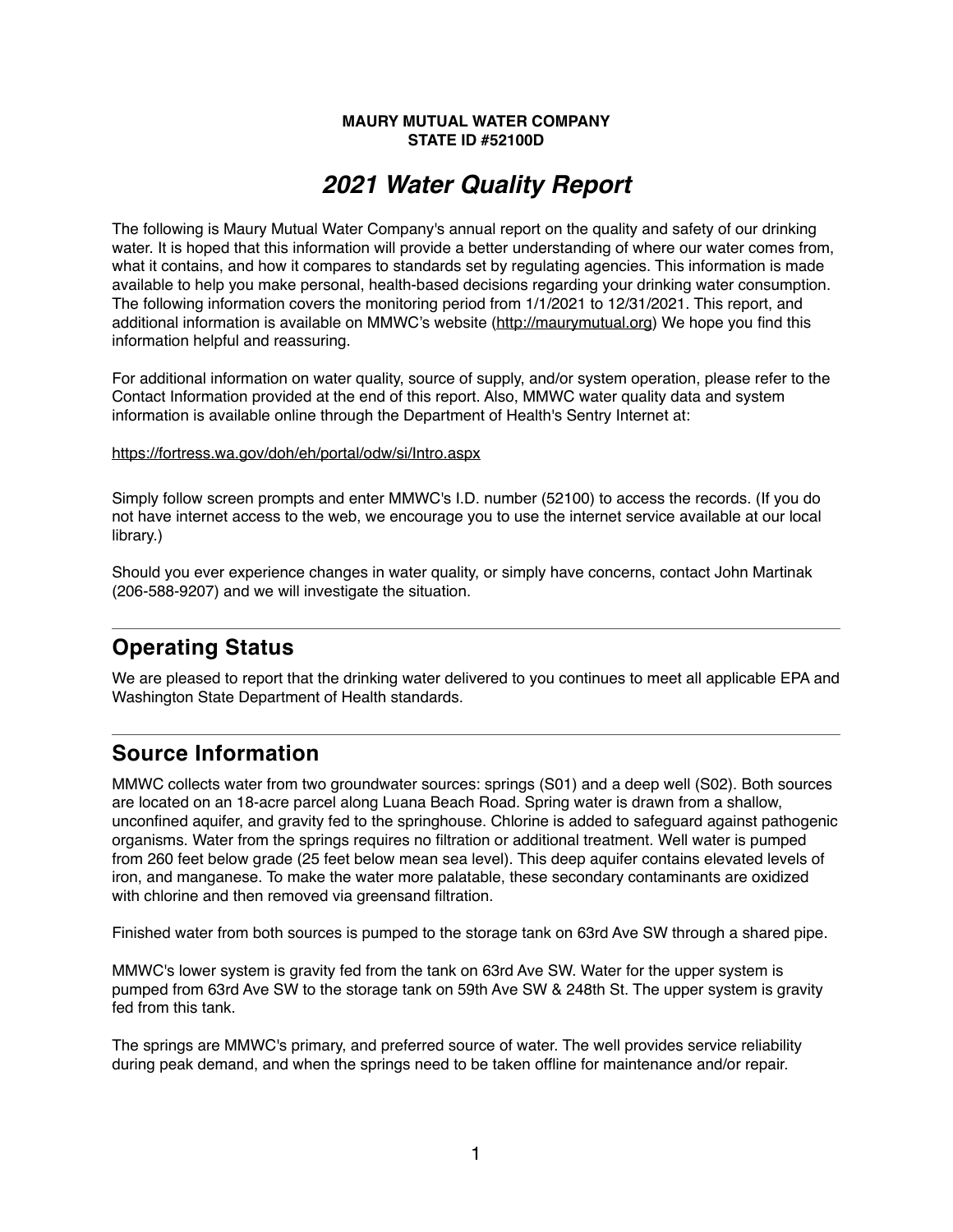#### **Source water assessment and its availability:**

The Department of Health Office of Drinking Water has compiled Source Water Assessment Program (SWAP) data for all community water systems in Washington. SWAP data is available online at:

<https://fortress.wa.gov/doh/swap/>

#### *Reminder:*

*Any hazardous material that you put onto the ground or in your septic system could potentially pollute the groundwater. Please help us prevent groundwater contamination for this and future generations.*

### **Contaminants**

As water travels over the surface of the land or through the ground, it dissolves naturally occurring minerals, and can pick up substances resulting from the presence of animals or from human activity.

Drinking water, including bottled water, may reasonably be expected to contain at least small amounts of some contaminants. The presence of contaminants does not necessarily indicate that water poses a health risk. More information about contaminants and potential health effects can be obtained by calling the EPA's Safe Drinking Water Hotline (1-800-426-4791).

Some people may be more vulnerable to contaminants in drinking water than the general population. Immunocompromised persons such as persons with cancer undergoing chemotherapy, persons who have undergone organ transplants, people with HIV/AIDS or other immune system disorders, some elderly, and infants can be particularly at risk from infections. These people should seek advice about drinking water from their health care providers. EPA/Centers for Disease Control (CDC) guidelines on appropriate means to lessen the risk of infection by Cryptosporidium and other microbial contaminants are available from the Safe Water Drinking Hotline (800-426-4791) or by visiting EPA's web site: [http://](http://water.epa.gov/drink/index.cfm) [water.epa.gov/drink/index.cfm](http://water.epa.gov/drink/index.cfm)

#### **Contaminants that may be present in source water include:**

**Microbial contaminants**, such as viruses, parasites, and bacteria that may come from sewage treatment plants, septic systems, agricultural livestock operations, or wildlife.

**Inorganic contaminants,** such as salts and metals, which can occur naturally or result from urban stormwater runoff, industrial or domestic wastewater discharges, oil and gas production, mining, and farming.

**Pesticides and herbicides**, which may come from various sources such as agriculture, urban stormwater runoff, and residential uses.

**Organic chemical contaminants**, including synthetic and volatile organic chemicals, which are by products of industrial processes and petroleum production. They can also come from gas stations, urban stormwater runoff, and septic systems.

**Radioactive contaminants,** which can occur naturally or result from oil and gas production and mining activities.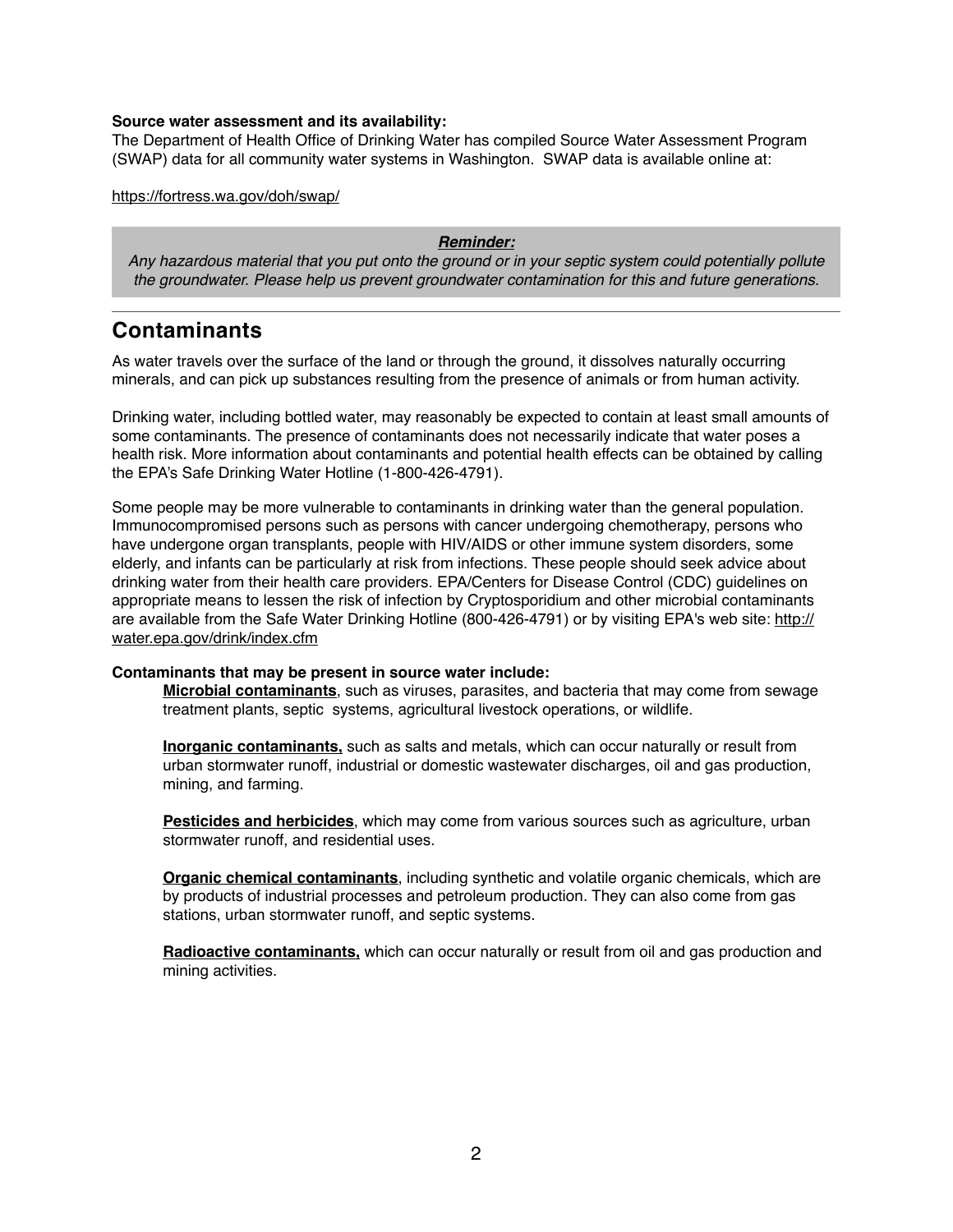# **Water Quality Data**

Our water is tested for more than 100 contaminants for which state and federal standards have been set. **Tables 1, 2 & 4** list all of the primary contaminants that were detected (in any amount) along with their respective Maximum Contaminant Levels (MCL's). Primary standards protect public health by limiting the levels of these contaminants in drinking water. **Table 3** shows the levels of secondary contaminants and common water properties of interest to many customers. Secondary contaminants have no known health effects but can impact the aesthetic properties of water (taste, odor, and appearance). Secondary Maximum Contaminant Levels (SMCL's) are guidelines only.

All water quality monitoring is done in compliance with state and federal regulations. Not all testing is required to be done every year.

#### **Terms & Abbreviations Used:**

**Action Level (AL):** The concentration of a contaminant which when exceeded, triggers treatment or other requirements which a water system much follow.

**Average Chlorine Residual:** The running annual average of residual (available) chlorine as measure at the entry point of the distribution system.

**Lead & Copper 90th Percent Value:** Out of every 10 homes sampled, 9 were below this level. This must be equal to or less than the AL or additional steps must be taken.

**Maximum Contamination Level (MCL):** The highest level of a contaminant that is allowed in drinking water. MCL's are set as close to the MCLG's as feasible using the best available treatment technology. **Maximum Contamination Level Goal (MCLG):** The level of a contaminant in drinking water below which there is no known or expected risk to health. MCLG's allow for a margin of safety.

**Maximum Residual Disinfectant Level (MRDL):** The highest level of a disinfectant allowed in drinking water. There is convincing evidence that addition of a disinfectant is necessary for control of microbial contamination (e.g. chlorine, chloramines, chlorine dioxide).

**Maximum Residual Disinfectant Level Goal (MRDLG):** The level of drinking water disinfectant below which there are no known or expected risk to health. MRDLG's do not reflect the benefits of the use of disinfectants to control microbial contaminants.

**MFL** = million fibers per liter

**N/A =** not applicable

**ppb =** parts per billion

**ppm =** parts per million

**pCi/L =** picocuries per liter (a measure of radioactivity)

**Secondary Maximum Contamination Level (SMCL):** No known healths risks, guidelines only. **Year Tested:** Most recent testing done, in accordance with current regulations. (e.g. Lead & Copper standard testing is every 3 years). Both sources (S01 & S02) were granted a 9 -year monitoring waiver for Inorganic Chemicals (IOC's) by the Department of Health (DOH) based on water quality history. With a waiver, one IOC sample (28 different tests) is required every 9 years rather than every 3 years. DOH uses the monitoring waivers allowed by EPA because they save system money without compromising public health. The waivers are good for such a long time because the inorganic chemicals in groundwater do not typically change over time, since the source is natural and consistent. Annual nitrate testing is never waived (see Table 2).

**Your Water:** The water supplied to your homes is blend of two sources (springs and a well). The springs are the primary source of supply. Effective in 2014, any water quality testing of the source may be done on the blend of water being served to customers (one sample, one result).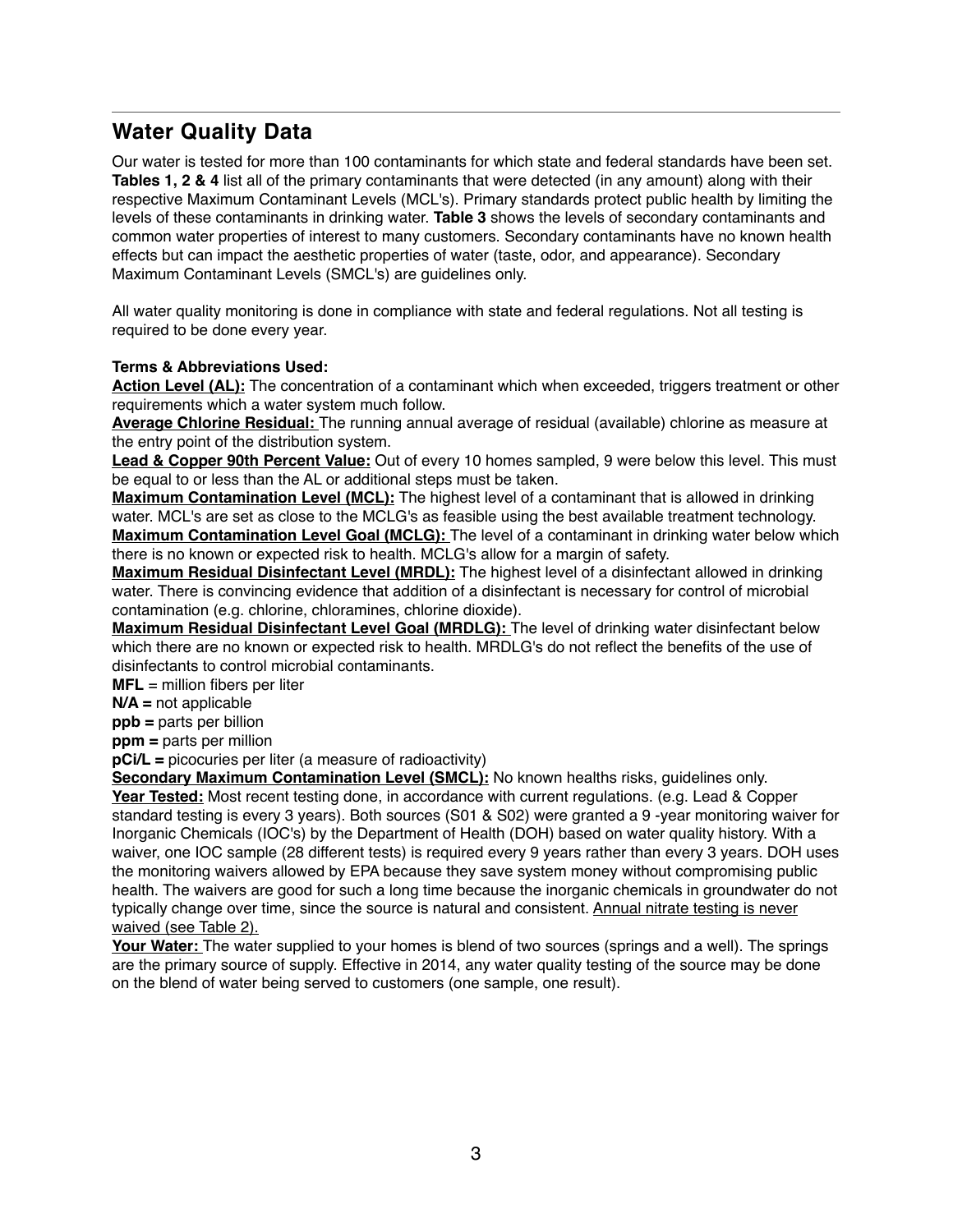#### **Table 1: Disinfectant & Disinfection By-Products**

The Department of Health requires that MMWC maintain a minimum chlorine residual of 0.3 ppm at entry to distribution and 0.2 ppm chlorine residual throughout the system. Residuals are measured during daily inspections at least 5 days per week.

| <b>Disinfectant</b>                                       | Tested         | <b>MRDL</b> | <b>MRDLG</b> | <b>YOUR</b><br><b>WATER</b>                                           | Compliant?<br>(Y/N) | <b>Typical Source of Contaminant in</b><br><b>Drinking Water</b>                               |
|-----------------------------------------------------------|----------------|-------------|--------------|-----------------------------------------------------------------------|---------------------|------------------------------------------------------------------------------------------------|
| Free Chlorine (ppm) at<br>entry to distribution<br>system | Daily          | 4           | 4            | 0.77 (average<br>chlorine<br>residual at<br>entry to<br>distribution) | Υ                   | Water additive used to kill microbes:<br>oxidant used in iron and manganese<br>removal process |
|                                                           |                |             |              |                                                                       |                     |                                                                                                |
| <b>Disinfection By-</b><br><b>Product</b>                 | Year<br>Tested | <b>MRDL</b> | <b>MCLG</b>  | <b>YOUR</b><br><b>WATER</b>                                           | Compliant?<br>(Y/N) | <b>Typical Source of Contaminant in</b><br><b>Drinking Water</b>                               |
| <b>Total Trihalomethanes.</b><br>TTHM (ppb)               | 2020           | 80          | N/A          | 8.89                                                                  | Υ                   | By-product of drinking water disinfection                                                      |

#### **Table 2: Primary Inorganic Contaminants Detected in Your Drinking Water**

| Inorganic<br>Contaminant<br>(units) | Springs/S01<br>(date tested)                            | Well/S02<br>(date tested) | <b>MCL</b> | <b>MCLG</b> | Compliant?<br>(Y/N) | <b>Typical Source of Contaminant in</b><br><b>Drinking Water</b>                                             |
|-------------------------------------|---------------------------------------------------------|---------------------------|------------|-------------|---------------------|--------------------------------------------------------------------------------------------------------------|
| Arsenic (ppb)                       | < 1.0<br>(10/2019)                                      | < 1.0<br>(8/2013)         | 10         | $\Omega$    | Y                   | Erosion of natural deposits; Runoff from<br>orchards; Runoff from glass and<br>electronics production wastes |
| Asbestos (MFL)                      | $<$ 0.12 (10/2019), sample<br>collected in distribution |                           |            | 7           | Υ                   | Decay of asbestos cement water mains;<br>Erosion of natural deposits                                         |
| Nitrate (ppm)                       | 5.28<br>(05/2021)                                       | < 0.20<br>(10/2021)       | 10         | 10          | Υ                   | Runoff from fertilizer use; leaching from<br>septic tanks; erosion of natural deposits                       |

#### **Arsenic:**

Your drinking remains far below EPA's revised drinking water standard for arsenic. The Department of Health requires the following information for reporting between 5 - 10 ppb arsenic. We are providing it as additional information: "There is a small chance that some people who drink water containing low levels of arsenic for many years could develop circulatory disease, cancer, or other health problems. Most types of cancer and circulatory diseases are due to factors other than exposure to arsenic. EPA's standard balances the current understanding of arsenic's health effects against the costs of removing arsenic from drinking water."

#### **Asbestos:**

A portion of Maury Mutual's distribution systems consists of asbestos cement water mains. Routine samples are collected to detect the onset of decay. Maury Mutual's asbestos cement pipes have shown no sign of decay. Some people who drink water containing asbestos in excess of the MCL over many years may have an increased risk of developing benign intestinal polyps.

#### **Nitrate:**

Nitrate in drinking water at levels above 10 ppm is a health risk for infants of less than six months of age. High nitrate levels in drinking water can cause blue baby syndrome. Nitrate levels may rise quickly for short periods of time because of rainfall or agricultural activity. If you are caring for an infant, you should ask for advice from your health care provider.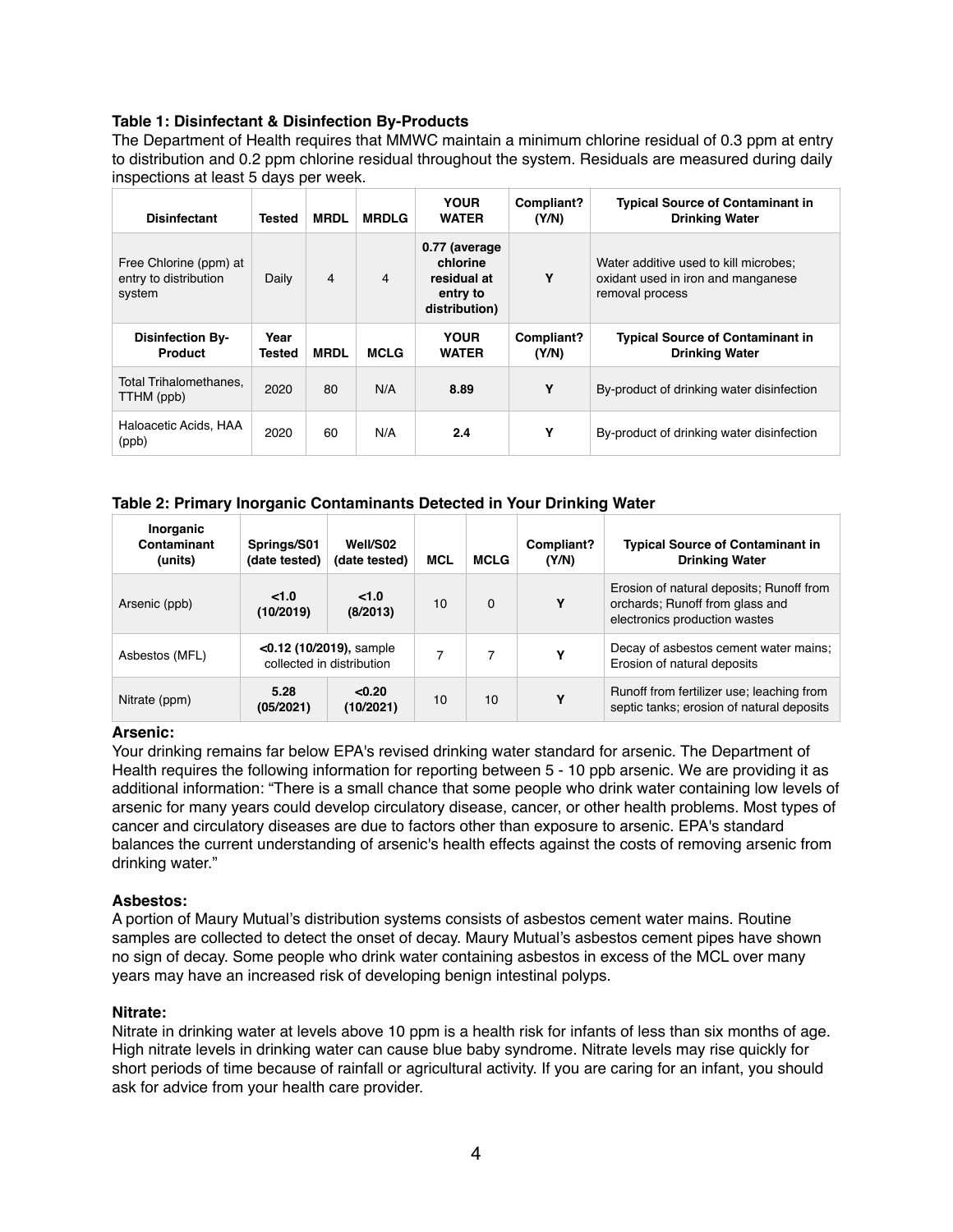| Inorganic<br><b>Contaminant (units)</b> | Springs/S01<br>(year tested) | Well/S02<br>(year tested) | <b>SMCL</b> | Compliant?<br>(Y/N) | <b>Typical Source of Contaminant in</b><br><b>Drinking Water</b> |
|-----------------------------------------|------------------------------|---------------------------|-------------|---------------------|------------------------------------------------------------------|
| Iron (ppm)                              | < 0.10(2019)                 | < 0.10(2019)              | 0.3         | Y                   | Leaching from natural deposits; industrial<br>wastes             |
| Manganese (ppm)                         | < 0.010<br>(2019)            | < 0.010<br>(2019)         | 0.05        | Υ                   | Leaching from natural deposits                                   |
| Chloride (ppm)                          | 6.1(2019)                    | 6(2013)                   | 250         | Υ                   | Runoff/leaching from natural deposits;<br>seawater influence     |
| Sodium (ppm)                            | 6.8(2019)                    | 8 (2013)                  | N/A         | Υ                   | Erosion of natural deposits; seawater<br>influence               |
| Hardness (ppm)                          | 92.0 (2019)                  | 74 (2013)                 | N/A         | Υ                   | Erosion of natural deposits                                      |

| Table 3: Secondary Inorganic Contaminants Detected in Your Drinking Water |
|---------------------------------------------------------------------------|
|---------------------------------------------------------------------------|

**Iron & Manganese:** Water from the Springs/S01 is naturally low in iron and manganese, and is not treated. The opposite is true of water from the Well/S02. Raw/pre-treatment water samples from the Well/ S02 contained 1.23 mg/L of iron and 0.086 mg/L of manganese, both exceeding the Secondary Maximum Contamination Level (SMCL). The results posted in Table 3 for the Well/S02 are post-treatment results. The SMCL for iron and manganese are not based on heath effects as primary MCL's are, but based on aesthetic cosmetic effects. Left untreated, water from the Well/S02 would likely have noticeable odor and taste issues, as well as stain clothes and/or plumbing fixtures.

**Chloride & Sodium:** Given the Well/S02's proximity to the north shore of Maury Island, and the pump draws from below mean sea level, an increase in chloride levels could indicate salt water intrusion. This has not been the case. The EPA identifies 20 ppm of sodium as a level of concern for customers who must restrict their dietary intake.

**Hardness:** Hardness is the amount of dissolved calcium and magnesium there is in water. Harness is not considered a health concern, but a nuisance. Hard water can cause mineral build in plumbing, water heaters/fixtures, and poor performance of soaps and detergents.

 $0-75$  ppm = "soft" water 75-150 ppm = "moderately hard" 150-300 ppm = "hard"  $>300$  ppm = "very hard"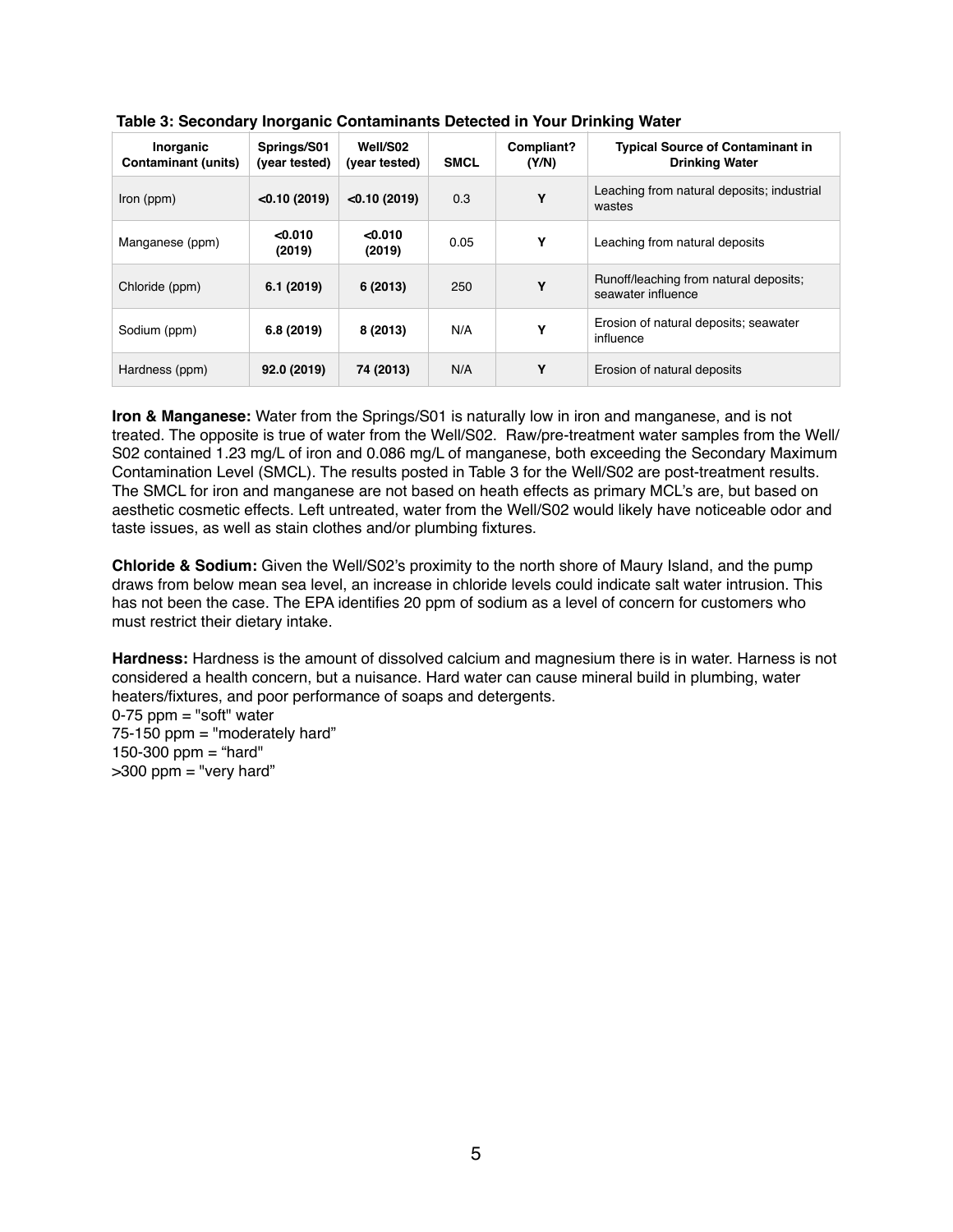#### **Table 4: Lead & Copper Monitoring:**

Samples are collected at customer faucets. The number of homes monitored is based on population served by the system. Specific EPA-mandated criteria are used to select the homes

| Primary<br>Inorganic<br>Contaminant | Year<br><b>Tested</b> | AL  | No. of<br>homes<br>sampled | 90th<br><b>Percentile</b><br>Value | No. of<br>homes<br>exceeding<br>the AL | Compliant?<br>(Y/N) | <b>Typical Source of Contaminant in</b><br><b>Drinking Water</b>        |
|-------------------------------------|-----------------------|-----|----------------------------|------------------------------------|----------------------------------------|---------------------|-------------------------------------------------------------------------|
| Lead (ppb)                          | 2019                  | 15  | 5                          | 4.15                               | 0                                      | Υ                   | Corrosion of household plumbing<br>systems; erosion of natural deposits |
| Copper (ppm)                        | 2019                  | 1.3 | 5                          | 0.9355                             | 0                                      | Υ                   | Corrosion of household plumbing<br>systems; erosion of natural deposits |

**Lead & Copper:** In Washington State, lead in drinking water comes primarily from materials and components used in household plumbing. The more time water has been sitting in pipes, the more dissolved metals, such as lead, it may contain. Elevated levels of lead can cause serious health problems, especially in pregnant women and young children.

To help reduce potential exposure to lead: for any drinking water tap that has not been used for 6 hours or more, flush water through the tap until the water is noticeably colder before using for drinking or cooking. You can use the flushed water for watering plants, washing dishes, or general cleaning. Only use water from the cold water tap for drinking, cooking, and especially for making baby formula. Hot water is likely to contain higher levels of lead. If you are concerned about lead in your water, you may wish to have your water tested.

Information on lead in drinking water is available from EPA's Safe Drinking Water Hotline at 1-800-426-4791 or online at:

#### <http://www.epa.gov/safewater/lead>.

#### **Organic Chemicals & Contaminants:**

MMWC tested its water sources for 14 different herbicides and 31 pesticides in 2018, as well as 58 different volatile organic chemicals (VOC's) in 2020. There were no detections of any of these contaminants. VOC's are by-products of industrial processes and petroleum production, and can also come from gasoline stations and dry cleaning facilities. The Department of Health has granted monitoring waivers for any further organics monitoring. Waiver eligibility is based on the sources' susceptibility ratings, water quality history, and from information gathered from across the state.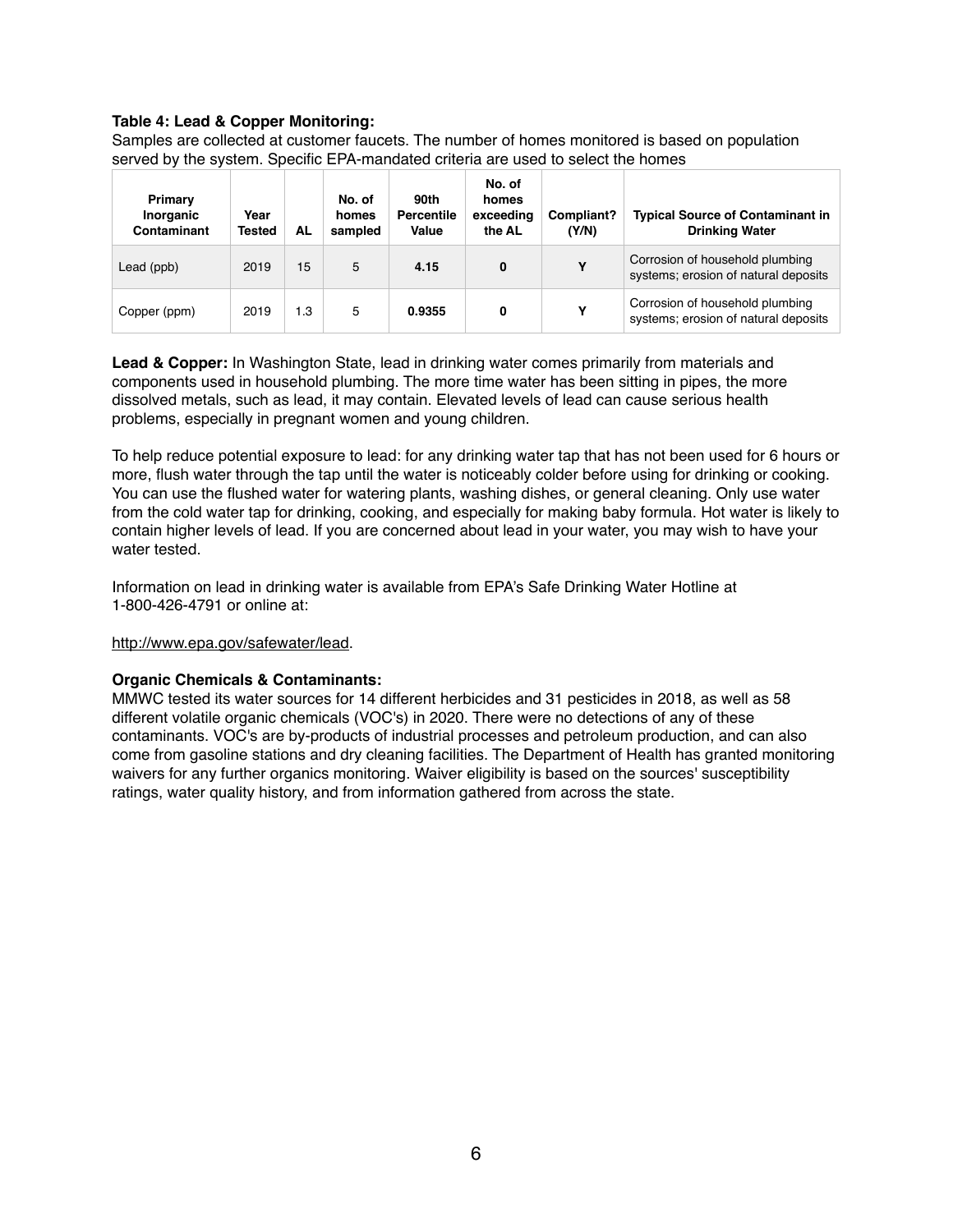#### **Table 5: Radioactive Contaminants:**

| <b>Analyze Name</b><br>(Units) | Springs/S01<br>(date tested) | Well/S02<br>(date tested) | <b>MCL</b> | MCLG     | Compliant?<br>(Y/N) | <b>Typical Source of Contaminant in</b><br><b>Drinking Water</b> |
|--------------------------------|------------------------------|---------------------------|------------|----------|---------------------|------------------------------------------------------------------|
| Radium 228 (pCi/L)             | 1.6600<br>(09/2021)          | 1.1400<br>(9/2021)        | 5          | $\Omega$ | Υ                   | Erosion of natural deposits                                      |
| Gross Alpha (pCi/L)            | $<$ 3.0000<br>(09/2021)      | $<$ 3.0000<br>(09/2021)   | 15         | 0        | Υ                   | Erosion of natural deposits                                      |

#### **Radium:**

Some people who drink water containing radium 226 or 228 in excess of the MCL over many years may have an increased risk of getting cancer.

#### **Gross Alpha:**

Certain minerals are radioactive and may emit a form of radiation known as alpha radiation. Some people who drink water containing alpha emitters in excess of the MCL over many years may have an increased risk of getting cancer.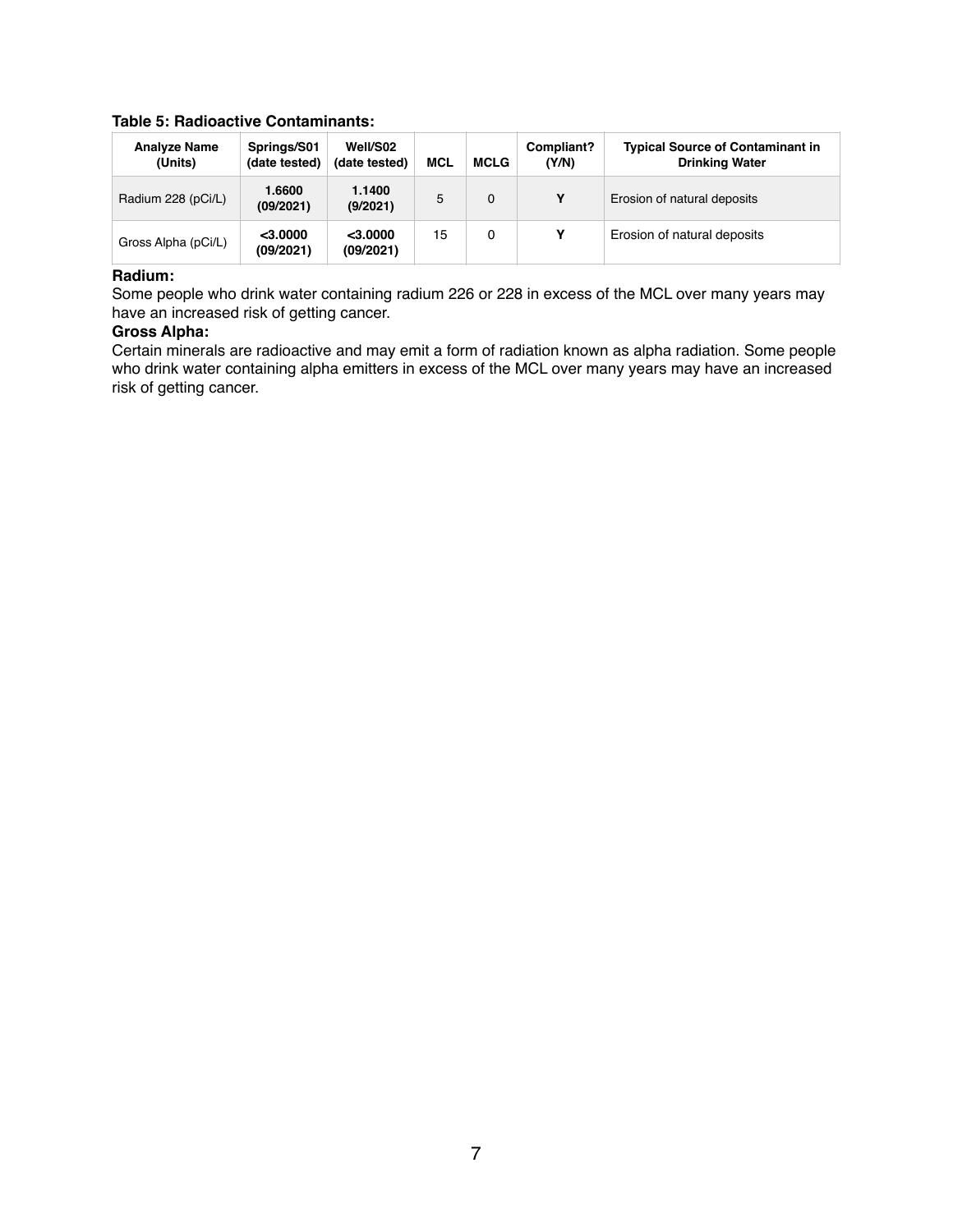### **Water Usage:**

2021 was another in a string of hotter and dryer summers, contributing to increased outdoor water use/ irrigation, key components of peak demand. The water demand can also be driven up by leaks. Last winter's freeze resulted in a number of customer side leaks, necessitating operation of both sources to meet demand. When meters are read at the end of each billing period, we do our best to notify members of a possible leak in their plumbing system. Please refer to "Leak Detection" on the following page to learn how to check for lost water on your own.

Bear in mind the same seasonal factors that increase demand tend to reduce supply, especially from our shallow springs. *Please irrigate wisely, your conservation efforts help to maintain the quality and reliability of water service.*

The following graph shows water use (gallons per day) per full-time residence during peak demand (July/ August), and average day use throughout the year. To track your water use, simply multiply the "Amount used" on your water bill by 7.48 to convert from cubic feet to gallons. Divide this number by 60 (days in a billing period) to identify average day usage. For example:

Amount used = 830 (cubic feet) x  $7.48 = 6,208$  gallons, divided by  $60 = 103$  gallons per day



**Peak Demand, July/August (average gallons per day/full-time residence)**